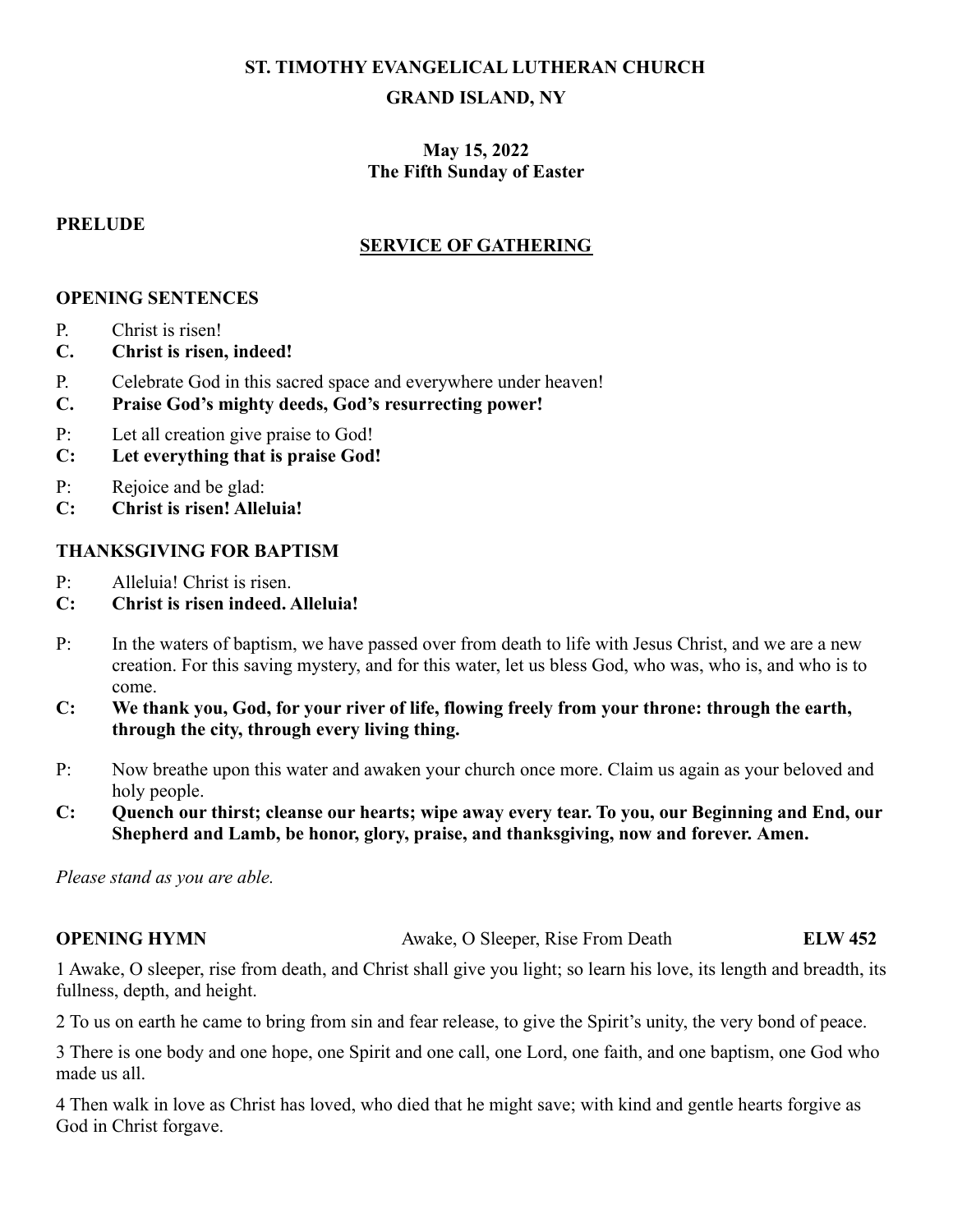5 For us Christ lived, for us he died, and conquered in the strife. Awake, arise, go forth in faith, and Christ shall give you life.

# **GREETING**

- P. The grace of our Lord Jesus Christ, the love of God, and the communion of the Holy Spirit, be with you all.
- **C: And also with you.**
- P: In peace, let us pray to the Lord.
- **C: Lord, have mercy.**
- P: For the peace from above, and for our salvation, let us pray to the Lord.
- **C: Lord, have mercy.**
- P: For the peace of the whole world, for the well-being of the church of God, and for the unity of all, let us pray to the Lord.
- **C: Lord, have mercy.**
- P: For this holy house, and for all who offer here their worship and praise, let us pray to the Lord.
- **C: Lord, have mercy.**
- P: Help, save, comfort, and defend us, gracious Lord.
- **C: Amen, amen.**

# **CANTICLE OF PRAISE**

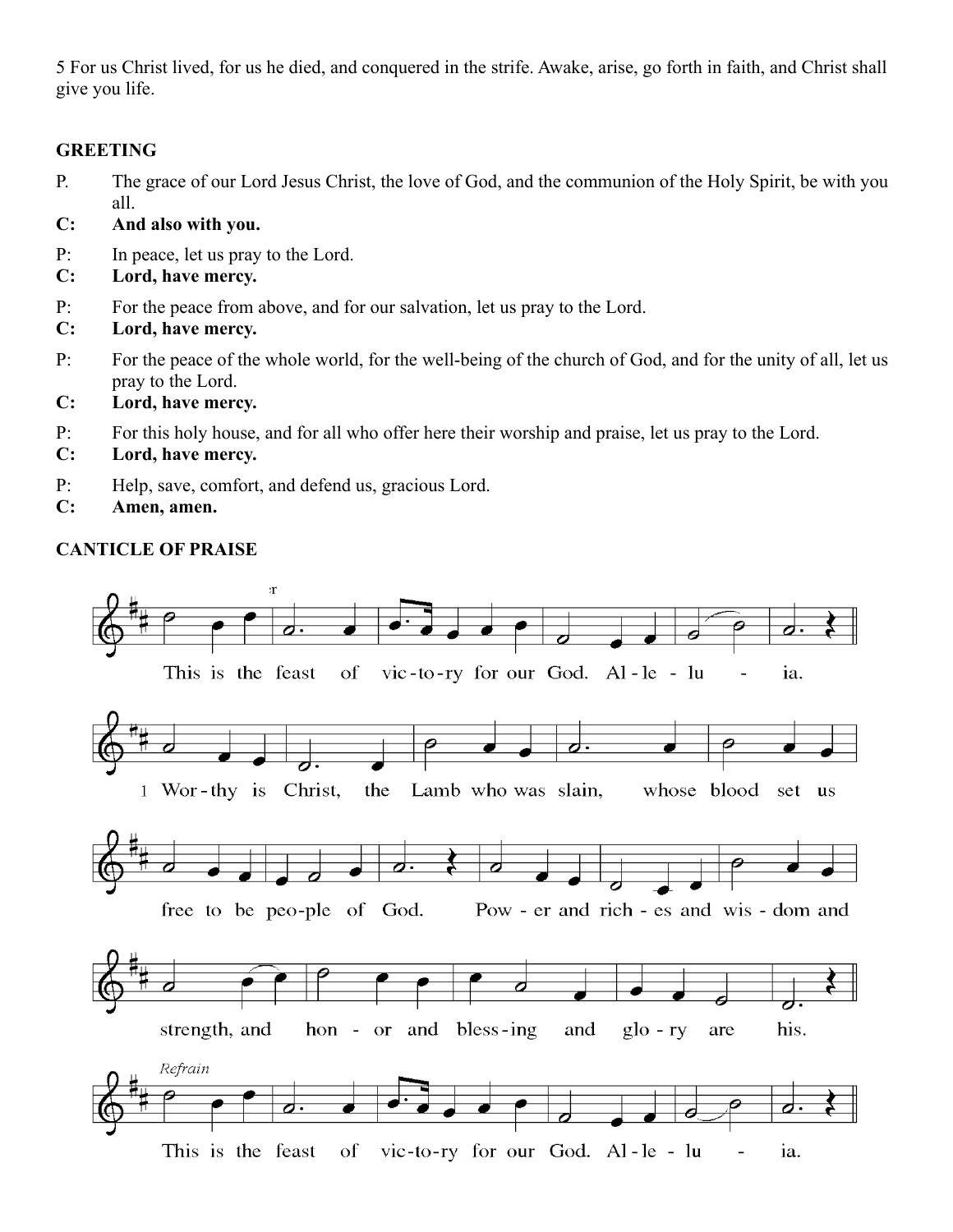

#### **PRAYER OF THE DAY**

P. Let us pray. **O Lord God, you teach us that without love, our actions gain nothing. Pour into our hearts your most excellent gift of love, that, made alive by your Spirit, we may know goodness and peace, through your Son, Jesus Christ, our Savior and Lord, who lives and reigns with you and the Holy Spirit, one God, now and forever. Amen.**

*Please be seated.*

#### **SERVICE OF THE WORD**

## **FIRST READING Acts 11:1-8**

<sup>1</sup>Now the apostles and the believers who were in Judea heard that the Gentiles had also accepted the word of God. <sup>2</sup>So when Peter went up to Jerusalem, the circumcised believers criticized him, <sup>3</sup>saying, "Why did you go to uncircumcised men and eat with them?" <sup>4</sup>Then Peter began to explain it to them, step by step, saying, <sup>5"</sup>I was in the city of Joppa praying, and in a trance I saw a vision. There was something like a large sheet coming down from heaven, being lowered by its four corners; and it came close to me. <sup>6</sup>As I looked at it closely I saw four-footed animals, beasts of prey, reptiles, and birds of the air. <sup>7</sup>I also heard a voice saying to me, 'Get up, Peter; kill and eat.' <sup>8</sup>But I replied, 'By no means, Lord; for nothing profane or unclean has ever entered my mouth.<sup>' 9</sup>But a second time the voice answered from heaven, 'What God has made clean, you must not call profane.<sup>' 10</sup>This happened three times; then everything was pulled up again to heaven.<sup>'</sup> At that very moment three men, sent to me from Caesarea, arrived at the house where we were. <sup>12</sup>The Spirit told me to go with them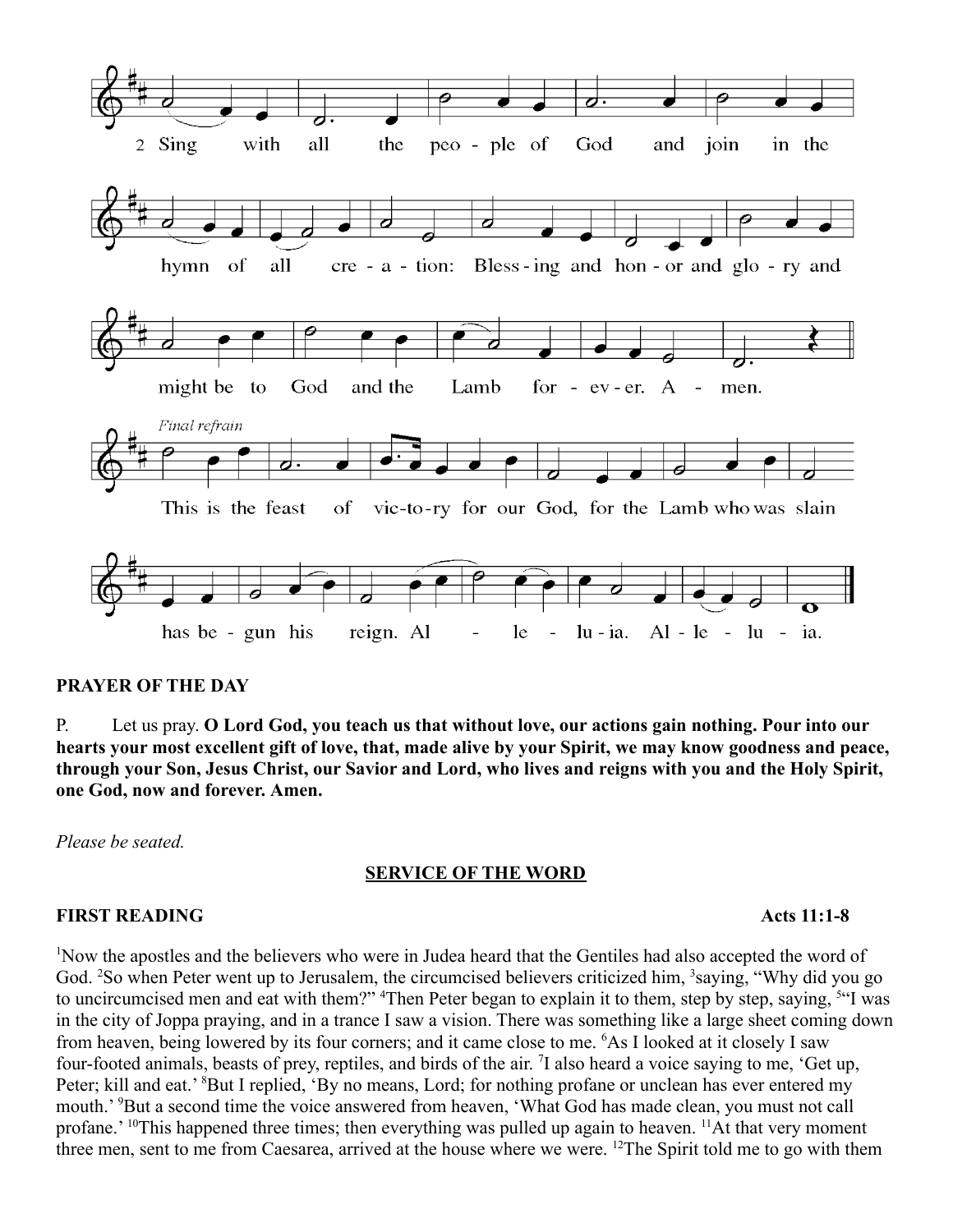and not to make a distinction between them and us. These six brothers also accompanied me, and we entered the man's house. <sup>13</sup>He told us how he had seen the angel standing in his house and saying, 'Send to Joppa and bring Simon, who is called Peter; <sup>14</sup>he will give you a message by which you and your entire household will be saved.<sup>' 15</sup>And as I began to speak, the Holy Spirit fell upon them just as it had upon us at the beginning. <sup>16</sup>And I remembered the word of the Lord, how he had said, 'John baptized with water, but you will be baptized with the Holy Spirit.' <sup>17</sup>If then God gave them the same gift that he gave us when we believed in the Lord Jesus Christ, who was I that I could hinder God?" <sup>18</sup>When they heard this, they were silenced. And they praised God, saying, "Then God has given even to the Gentiles the repentance that leads to life."

R: Word of God, word of life. **C: Thanks be to God.**

**PSALM Psalm 148**

**<sup>1</sup>Hallelujah! Praise the LORD from the heavens; praise God in the heights. <sup>2</sup>Praise the LORD, all you angels; sing praise, all you hosts of heaven. <sup>3</sup>Praise the LORD, sun and moon; sing praise, all you shining stars. <sup>4</sup>Praise the LORD, heaven of heavens, and you waters above the heavens. <sup>5</sup>Let them praise the name of the LORD, who commanded, and they were created, <sup>6</sup>who made them stand fast forever and ever, giving them a law that shall not pass away. <sup>7</sup>Praise the LORD from the earth, you sea monsters and all deeps; 8 fire and hail, snow and fog, tempestuous wind, doing God's will; <sup>9</sup>mountains and all hills, fruit trees and all cedars; <sup>10</sup>wild beasts and all cattle, creeping things and flying birds; <sup>11</sup>sovereigns of the earth and all peoples, princes and all rulers of the world; <sup>12</sup>young men and maidens, old and young together. <sup>13</sup>Let them praise the name of the LORD, whose name only is exalted, whose splendor is over earth and heaven. <sup>14</sup>The LORD has raised up strength for the people and praise for all faithful servants, the children of Israel, a people who are near the LORD. Hallelujah!**

## **SECOND LESSON Revelation 21:1-6**

<sup>1</sup>I saw a new heaven and a new earth; for the first heaven and the first earth had passed away, and the sea was no more. <sup>2</sup>And I saw the holy city, the new Jerusalem, coming down out of heaven from God, prepared as a bride adorned for her husband. <sup>3</sup>And I heard a loud voice from the throne saying,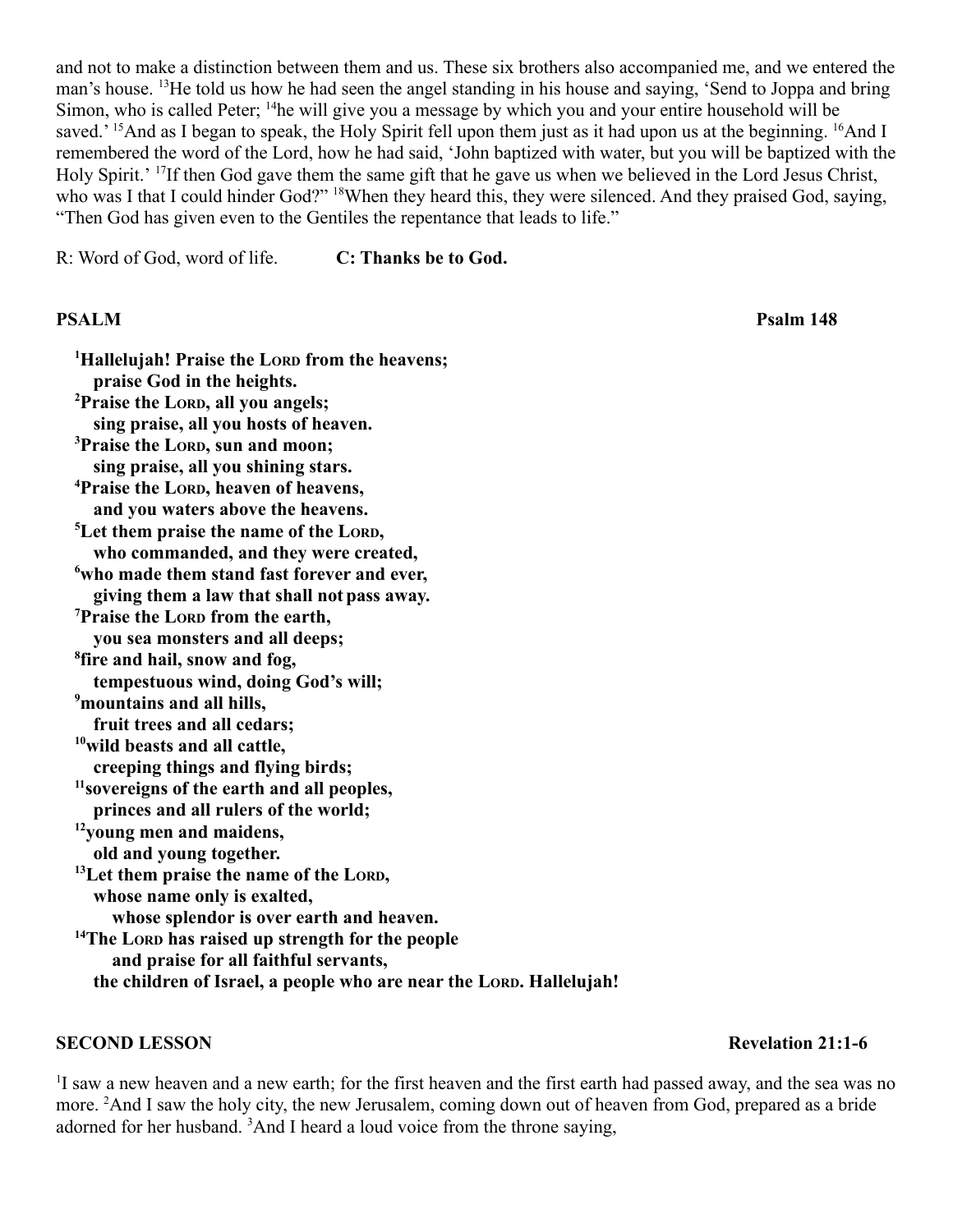"See, the home of God is among mortals. He will dwell with them; they will be his peoples, and God himself will be with them; <sup>4</sup>he will wipe every tear from their eyes. Death will be no more; mourning and crying and pain will be no more, for the first things have passed away."

<sup>5</sup>And the one who was seated on the throne said, "See, I am making all things new." Also he said, "Write this, for these words are trustworthy and true." <sup>6</sup>Then he said to me, "It is done! I am the Alpha and the Omega, the beginning and the end. To the thirsty I will give water as a gift from the spring of the water of life."

R: Word of God, word of life. **C: Thanks be to God.**

*Please stand as you are able.*

# **GOSPELACCLAMATION**



### **GOSPEL READING John 13:31-35**

R. The holy gospel according to John, the thirteenth chapter.

## **C. Glory to you, O Lord.**

<sup>31</sup>When he had gone out, Jesus said, "Now the Son of Man has been glorified, and God has been glorified in him. <sup>32</sup>If God has been glorified in him, God will also glorify him in himself and will glorify him at once. <sup>33</sup>Little children, I am with you only a little longer. You will look for me; and as I said to the Jews so now I say to you, 'Where I am going, you cannot come.' <sup>34</sup>I give you a new commandment, that you love one another. Just as I have loved you, you also should love one another. <sup>35</sup>By this everyone will know that you are my disciples, if you have love for one another."

R: The Gospel of our Lord. **C: Praise to you, O Christ.**

*You may be seated.*

**SERMON The Rev. Charles Biegner**

*Please stand.*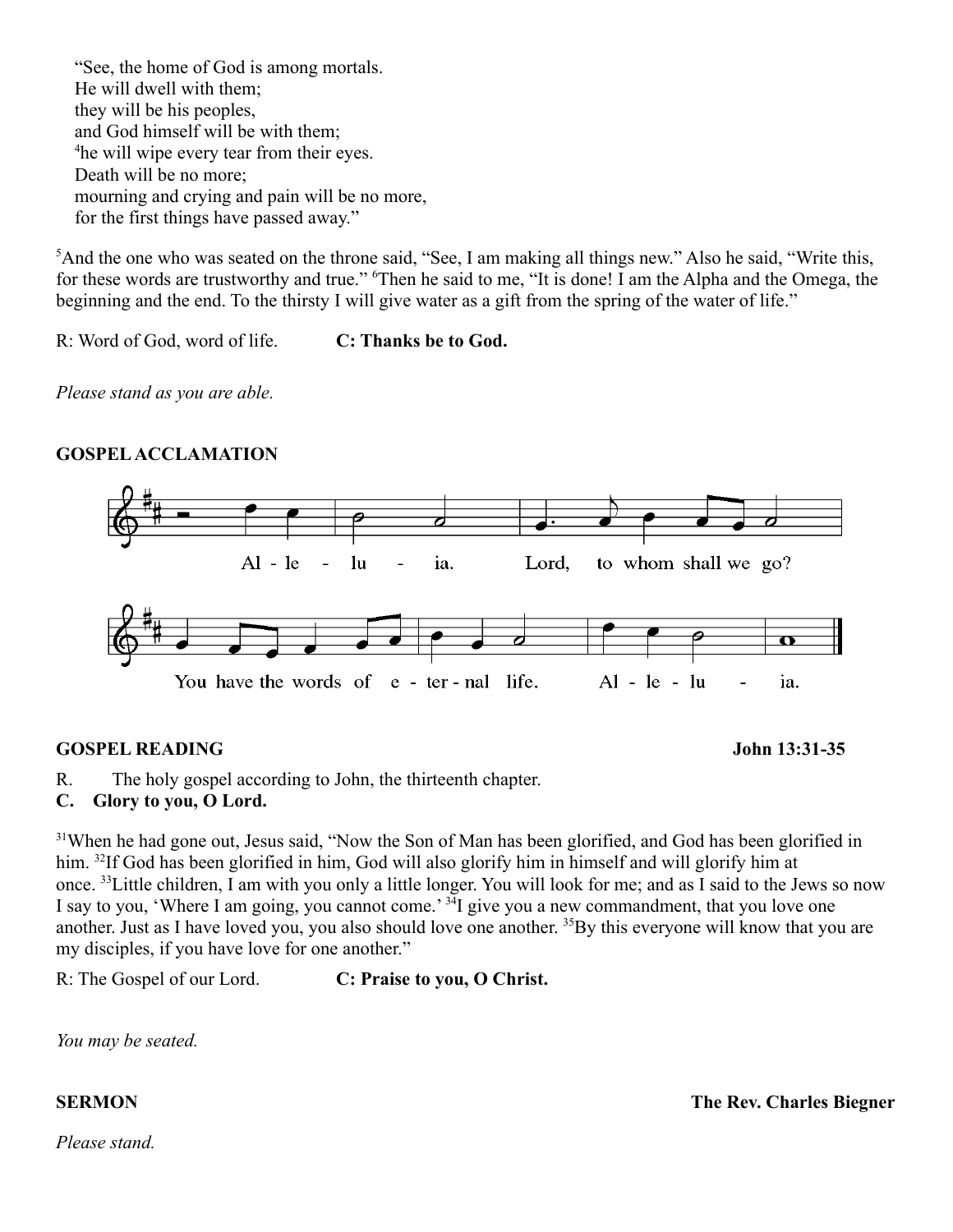1 Love divine, all loves excelling, Joy of heav'n, to earth come down! Fix in us thy humble dwelling, all thy faithful mercies crown. Jesus, thou art all compassion, pure, unbounded love thou art; visit us with thy salvation, enter ev'ry trembling heart.

2 Breathe, oh, breathe thy loving Spirit into ev'ry troubled breast; let us all in thee inherit; let us find thy promised rest. Take away the love of sinning; Alpha and Omega be; end of faith, as its beginning, set our hearts at liberty.

3 Come, Almighty, to deliver; let us all thy life receive; suddenly return, and never, nevermore thy temples leave. Thee we would be always blessing, serve thee as thy hosts above, pray, and praise thee without ceasing, glory in thy perfect love.

4 Finish then thy new creation, pure and spotless let us be; let us see thy great salvation perfectly restored in thee! Changed from glory into glory, till in heav'n we take our place, till we cast our crowns before thee, lost in wonder, love and praise!

### **THE APOSTLE'S CREED**

P: With the whole church, let us confess our faith.

**I believe in God, the Father almighty, creator of heaven and earth. I believe in Jesus Christ, God's only Son, our Lord, who was conceived by the Holy Spirit, born of the virgin Mary, suffered under Pontius Pilate, was crucified, died, and was buried; he descended to the dead. On the third day he rose again; he ascended into heaven, he is seated at the right hand of the Father, and he will come to judge the living and the dead. I believe in the Holy Spirit, the holy catholic church, the communion of saints, the forgiveness of sins, the resurrection of the body, and the life everlasting. Amen.**

### **SERVICE OF DEDICATION**

### **PRAYERS OF INTERCESSION**

After each petition ends with the words, "God, in your mercy" we respond, **"hear our prayer."**

### **PASSING OF THE PEACE**

P. The peace of Christ be with you always.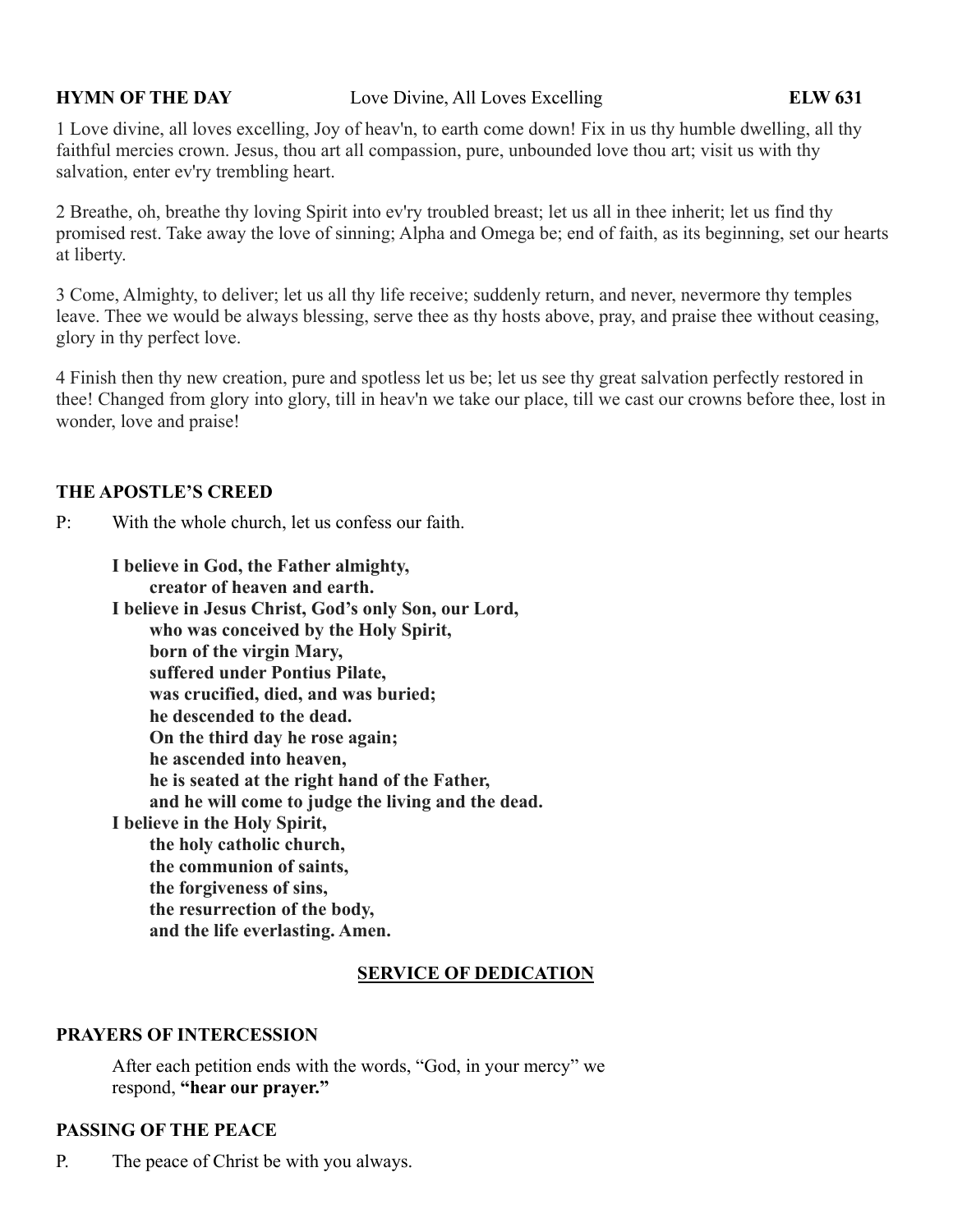# **C. And also with you.**

*Please be seated.*

# **OFFERING & PRESENTATION OF COMMUNION ELEMENTS**

# **OFFERTORY PRAYER**

A. Let us pray. **Living God, you gather the wolf and the lamb to feed together in your peaceable reign, and you welcome us all at your table. Reach out to us through this meal, and show us your wounded and risen body, that we may be nourished and believe in Jesus Christ, our Savior and Lord. Amen.**

# **SERVICE OF HOLY COMMUNION**

*Please stand.*

## **THE GREAT THANKSGIVING**

- P. The Lord be with you. **C. And also with you.**
- P. Lift up your hearts. **C. We lift them to the Lord.**

P. Let us give thanks to the Lord our God.

**C. It is right to give our thanks and praise.**

# **THE PROPER PREFACE**

P. It is right, and a good and joyful thing, always and everywhere to give thanks to you, almighty God, creator of heaven and earth. You formed us into your image and breathed into us the breath of life. When we turned away, and our love failed, your love remained steadfast. You delivered us from captivity, made covenant to be our sovereign God, and set before us the way of life. And so, with your people on earth and the whole company of heaven, we praise your name and join their unending hymn:

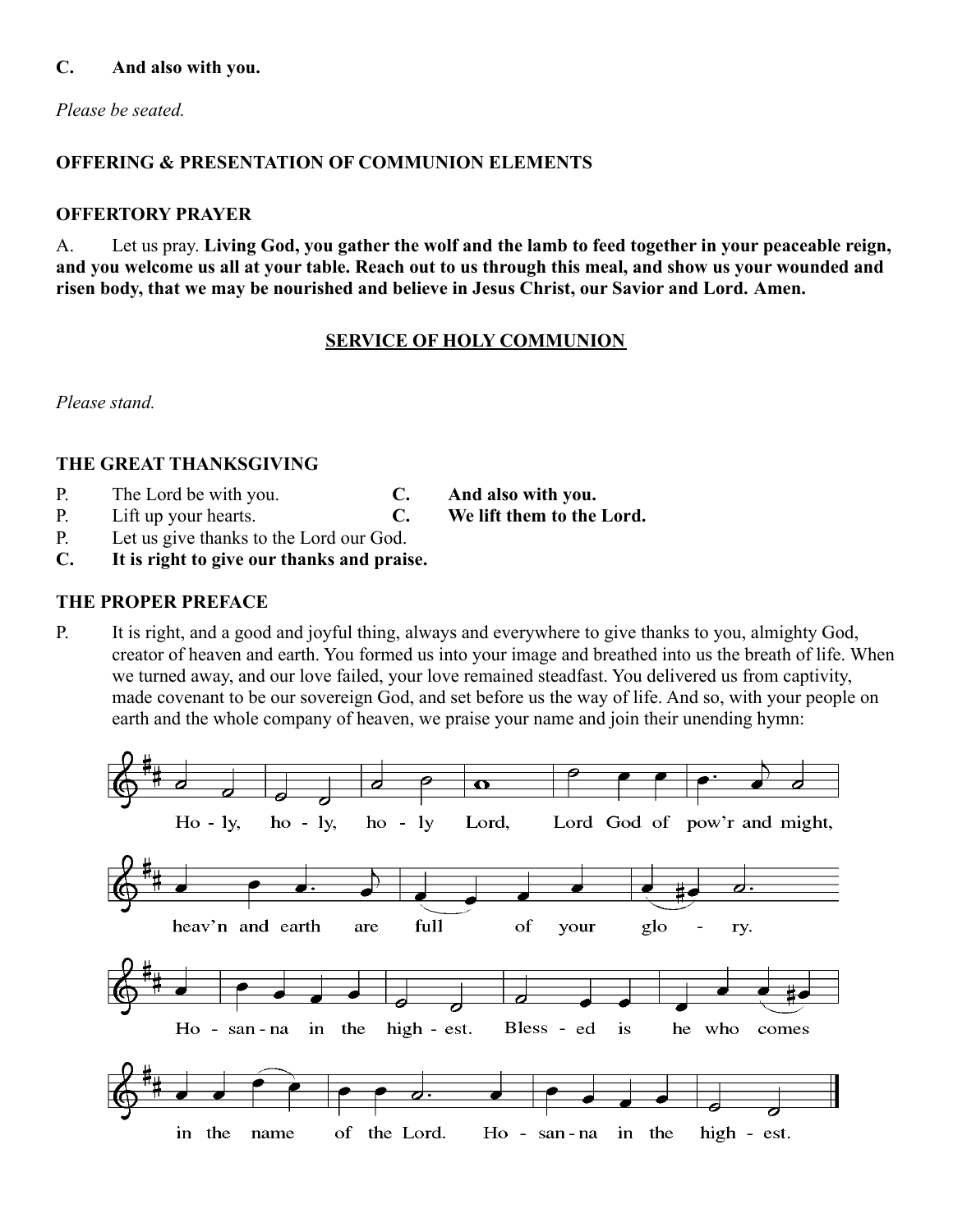# **THE EUCHARISTIC PRAYER**

P. Holy are you, and blessed is your Son Jesus Christ. By the baptism of his suffering, death, and resurrection you gave birth to your Church, delivered us from slavery to sin and death, and made with us a new covenant by water and the Spirit. By your great mercy we have been born anew to a living hope through the resurrection of your Son from the dead, and to an inheritance that is imperishable, undefiled, and unfading. Once we were no people, but now we are your people, declaring your wonderful deeds in Christ, who called us out of darkness into his marvelous light. When the Lord Jesus ascended, he promised to be with us always, in the power of your Word and Holy Spirit.

On the night when he gave himself for us, he took bread, gave thanks to you, broke the bread, gave it to his disciples, and said: "Take, eat; this is my body which is given for you. Do this in remembrance of me."

When the supper was over he took the cup, gave thanks to you, gave it to his disciples, and said: "Drink from this, all of you; this is my blood of the new covenant, poured out for you and for many, for the forgiveness of sins. Do this, as often as you drink it, in remembrance of me."

On the day you raised him from the dead he was recognized by his disciples in the breaking of the bread, and in the power of your Holy Spirit your Church has continued in the breaking of the bread and the sharing of the cup.

And so, in remembrance of these your mighty acts in Jesus Christ, we offer ourselves to you anew, in union with Christ's offering for us, as we proclaim the mystery of faith:



Pour out the power of your Holy Spirit on your Church, gathered here and in every place, and on these gifts, that in the breaking of this bread and the drinking of this wine we may know the presence of the living Christ. As this broken bread was scattered upon the mountains, but was brought together and became one, so let your Church be gathered together from the ends of the earth into your kingdom, through our Lord Jesus Christ.

Through him, with him, in him, in the unity of the Holy Spirit, all honor and glory is yours, Almighty God, now and forever. **Amen.**

## **THE LORD'S PRAYER**

- P. Now with the confidence of children of God, help us pray with one heart and voice as Jesus teaches.
- **C. Our Father, who art in heaven, | hallowed be thy name, | thy kingdom come, | thy will be done, on earth as it is in heaven. | Give us this day our daily bread; | and forgive us our trespasses, | as we forgive those who trespass against us; | and lead us not into temptation, | but deliver us from evil. | For thine is the kingdom, and the power, and the glory, | forever and ever. | Amen.**

## **INVITATION TO COMMUNION**

P: The risen Christ dwells with us here. All who are hungry, all who are thirsty, come.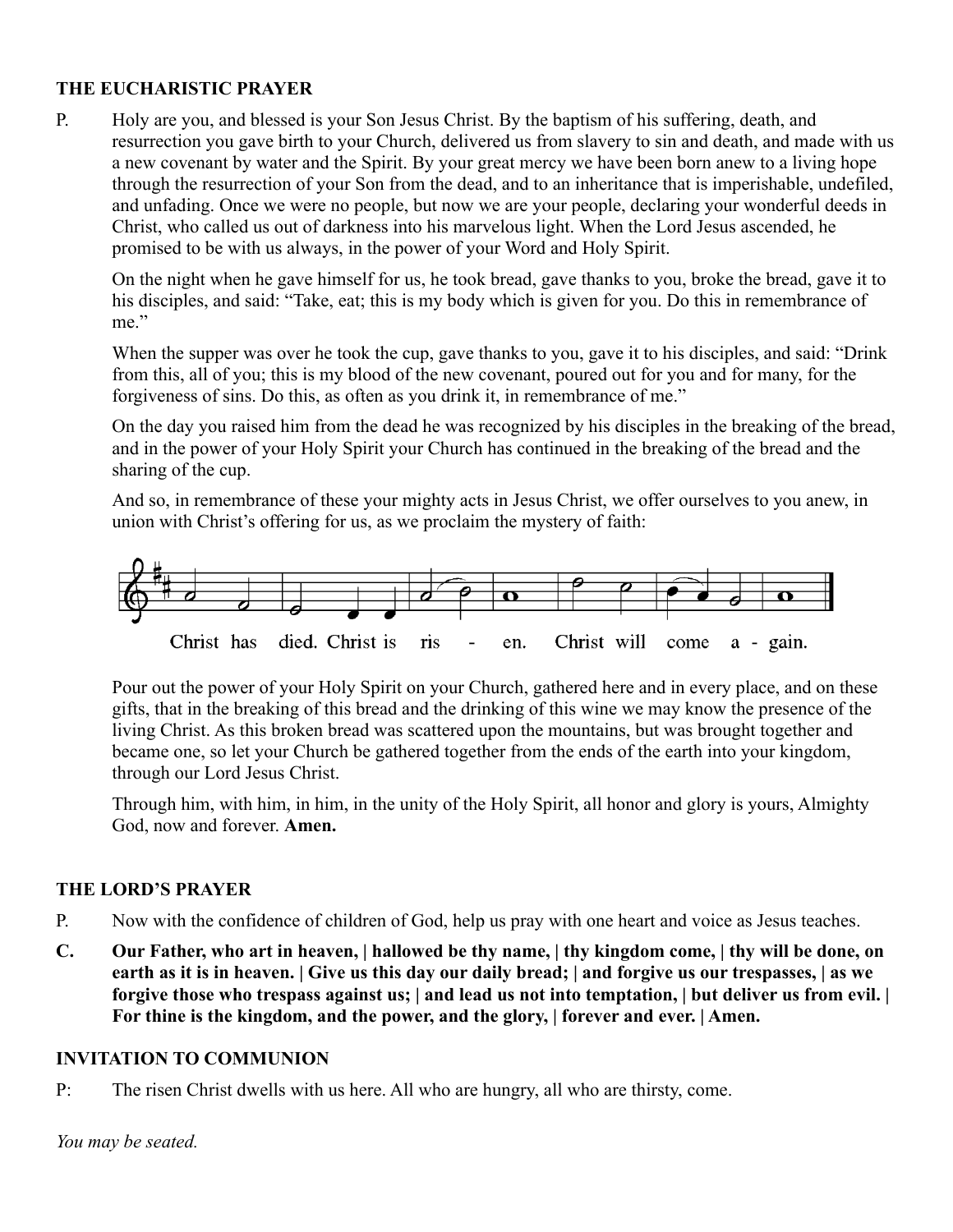# **SHARING OF THE HOLY FEAST**

*We invite all to partake in the Lord's supper. Please pick up a Communion packet at the entrance to the Sanctuary and deposit the used packaging in the small containers at the ends of the pews.*

*Please stand as you are able.*

# **POST-COMMUNION BLESSING**

P. The body and blood of our Lord, Jesus Christ, strengthen and keep you in his grace. **Amen**.

# **POST-COMMUNION PRAYER**

A. We give you thanks, generous God, for in this bread and cup we have tasted the new heaven and earth where hunger and thirst are no more. Send us from this table as witnesses to the resurrection, that through our lives, all may know life in Jesus' name. **Amen.**

# **SERVICE OF SENDING**

## **BLESSING**

P. God, the Author of life, Christ, the living Cornerstone, and the life-giving Spirit of adoption,  $\pm$  bless you now and forever. **Amen.**

# **CLOSING HYMN** Christ is Alive! Let Christians Sing **ELW 389**

1 Christ is alive! Let Christians sing. The cross stands empty to the sky. Let streets and homes with praises ring. Love, drowned in death, shall never die.

2 Christ is alive! No longer bound to distant years in Palestine, but saving, healing, here and now, and touching ev'ry place and time.

3 In ev'ry insult, rift and war, where color, scorn, or wealth divide, Christ suffers still, yet loves the more, and lives, where even hope has died.

4 Women and men, in age and youth, can feel the Spirit, hear the call, and find the way, the life, the truth, revealed in Jesus, freed for all.

5 Christ is alive, and comes to bring good news to this and ev'ry age, till earth and sky and ocean ring with joy, with justice, love, and praise.

## **DISMISSAL**

A: Alleluia! Christ is risen. **C: Christ is risen indeed. Alleluia!** A: Go in peace. Tell what God has done. **C: Thanks be to God.**

# **POSTLUDE**

*Welcome to St. Timothy!* St. Timothy Lutheran Church opens its doors and its arms in the Name of our Lord, Jesus Christ, and we bid you welcome.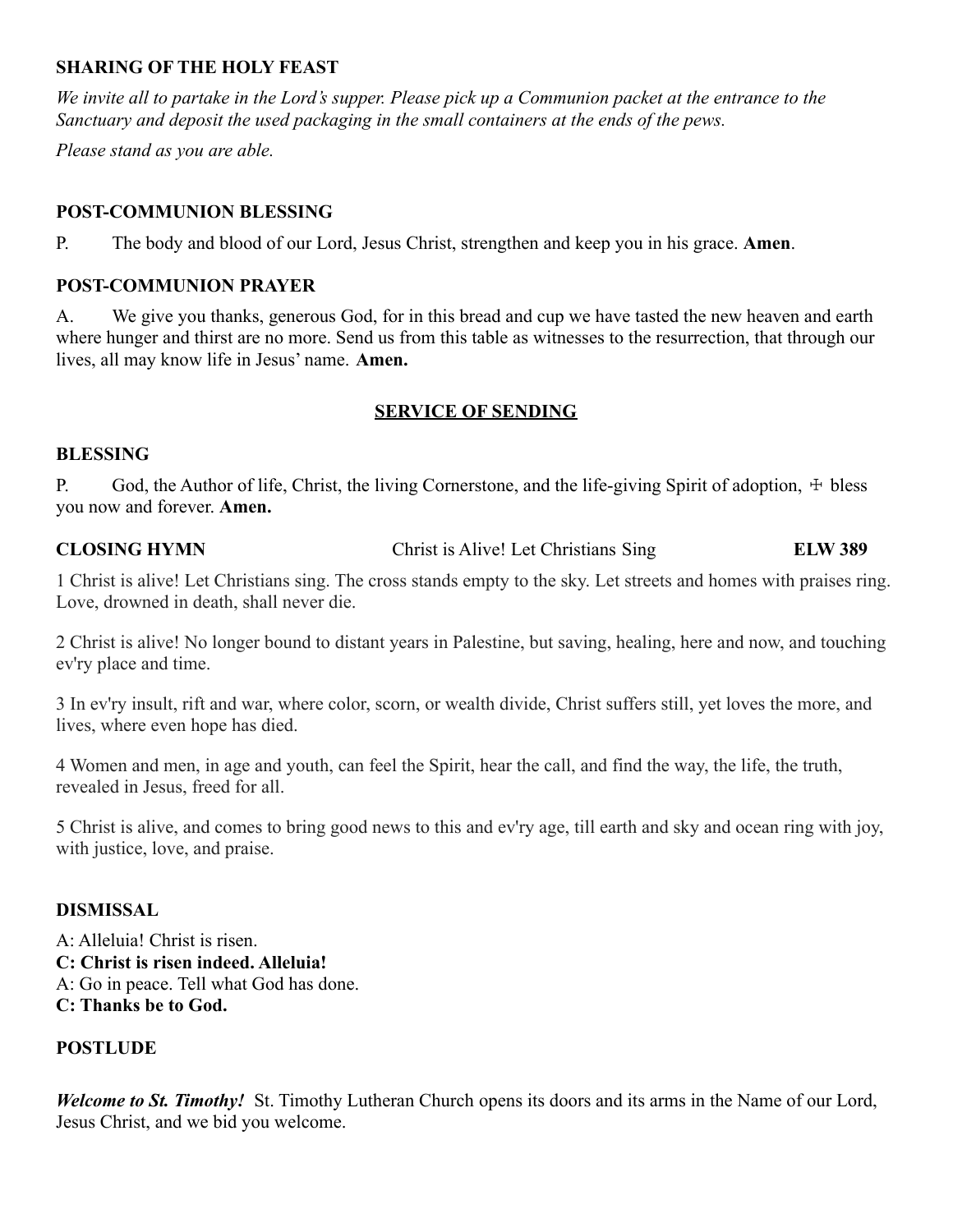#### **The Rev. Rich Neal, Transition Pastor pastor@sttimothygrandisland.com 716-984-3541**

**Nick Bai, Minister of Music Kim Yaeger, Communications Director Debbie Bastian, Accountant Church Office: 773-4400, FAX 773-4413 e-mail: [communications@sttimothygrandisland.com](mailto:communications@sttimothygrandisland.com) or office@sttimothygrandisland.com**

**Child Care Center Director: Amanda Weir St. Timothy Child Care Center Office: 773-9249 [www.StTimothyGrandIsland.com](http://www.sttimothygrandisland.com)**

### **Address: 1453 Staley Road, Grand Island, NY 14072 Office Hours: 10AM-2PM Monday-Friday**

### **Worship Leaders:**

| <b>Presiding Minister:</b> | 9:30 | Rev. Charles Biegner            |
|----------------------------|------|---------------------------------|
| <b>Worship Assistant:</b>  | 9:30 | Ms. Bonnie Peete                |
| Usher:                     |      | Mr. Scott Webb                  |
| <b>Counters:</b>           |      | Mr. Scott Webb, Mr. Paul Yaeger |
| <b>Altar Guild:</b>        |      | Ms. Liz Barker                  |

**This Week's Calendar:**

| <b>TODAY 5/15</b> | <b>Holy Communion</b><br><b>Faith Foundations</b> | 9:30 AM<br>9:30 AM |
|-------------------|---------------------------------------------------|--------------------|
| Monday 5/16       | <b>Council Meeting</b>                            | 5:30 PM            |
| Thursday 5/19     | <b>Worship &amp; Music Meeting</b>                | 7:00 PM            |
| Sunday 5/22       | <b>Holy Communion</b>                             | 9:30 AM            |
|                   | <b>Faith Foundations</b>                          | 9:30 AM            |

Today's bulletin was prepared on sundaysandseasons.com. Copyright © 2021 Augsburg Fortress. All rights reserved. Music is licensed by Augsburg Fortress, License # SBL14233, and by ONE LICENSE, License # 735648-A.

#### **ANNOUNCEMENTS**

- A warm welcome to Rev. Charles Biegner, who is leading us in worship this morning.
- Please let the office know if you are interested in being on the usher or counter schedule we would appreciate more volunteers so our current volunteers don't have to be on as often. Thank you!
- Thank you to everyone who helped out at the spring clean-up day, we truly appreciate all your help keeping our property welcoming!